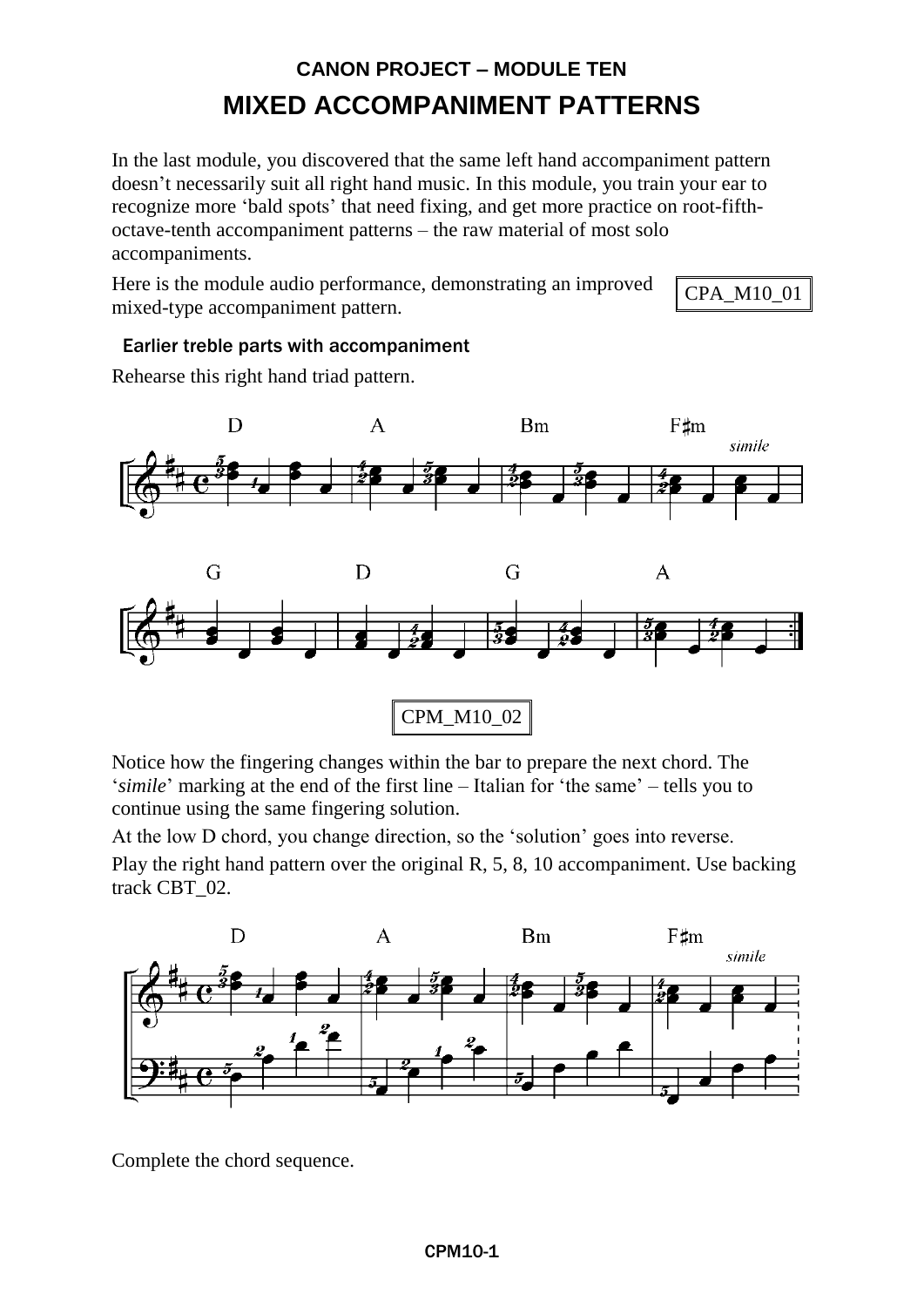|  | ,,,,, | –<br>urri |  |  |  |
|--|-------|-----------|--|--|--|
|  |       |           |  |  |  |

CPM\_M10\_03

Do you hear any 'bald spots' that need fixing?

There are none. We are not kept waiting – listening to 'bald' roots, fifths and octaves – to hear a third (the 'sweet' chord tone), and the third is not doubled (played in both hands at the same time) either. There is no need to adapt the accompaniment and this variation can go straight into your 'ready to play' list.

## More LH–RH combinations

Revise this Module Five broken chord pattern.



The audio performance file plays the broken chord pattern over a single-note bass line. (It's always a good idea to build up to creative music-making by rehearsing and then assembling blocks of simpler material you can easily achieve.)

When you have the pattern secure, play it over the standard left hand accompaniment pattern.

CPM\_M10\_05

Now you hear some glaring bald spots. The right hand plays exactly the same notes for most of the odd-numbered bars. To adjust the accompaniment you will want to play the alternative R, 5, 10, 8 pattern in the odd-numbered bars. We will practice mixing left hand accompaniment patterns on their own first, before playing hands together.

# Mixed-type accompaniment patterns

The best way to learn mixed accompaniment patterns is to play them with two hands first. These mixed patterns are quite pleasing on their own. Play them with your classical Canon recordings in the background, or as the bass (secondo) part of a duet.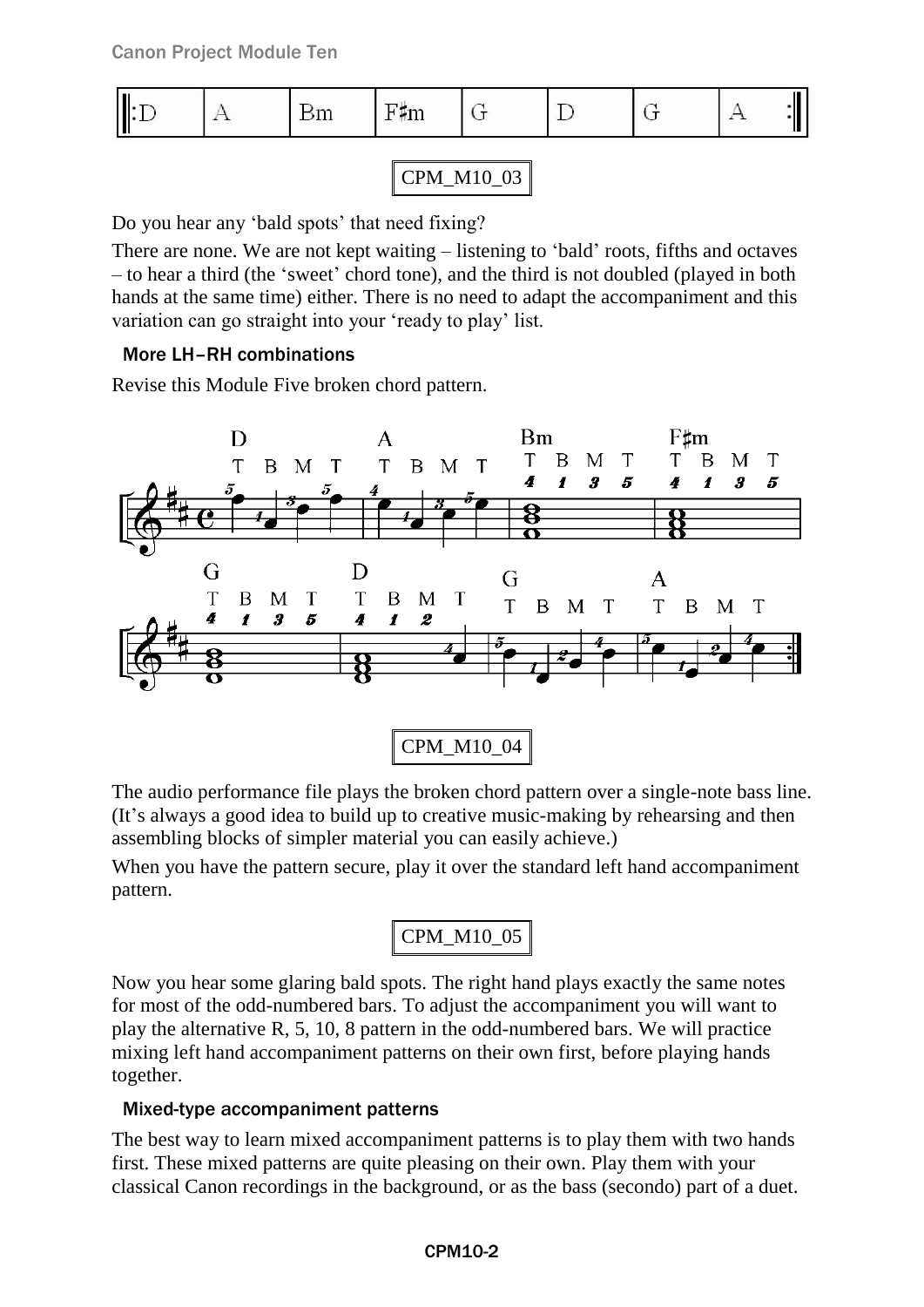First, revise the two accompaniment types using hands L, R, R, R.



Here's the second, R, 5, 10, 8 type:



Now play a chorus of the Canon chord sequence starting with the altered R, 5, 10, 8 version in the odd-numbered bars and original R, 5, 8, 10 in the even bars. (Use the altered R, 5, 10, 8 version in bar 8, though. You will see why later.)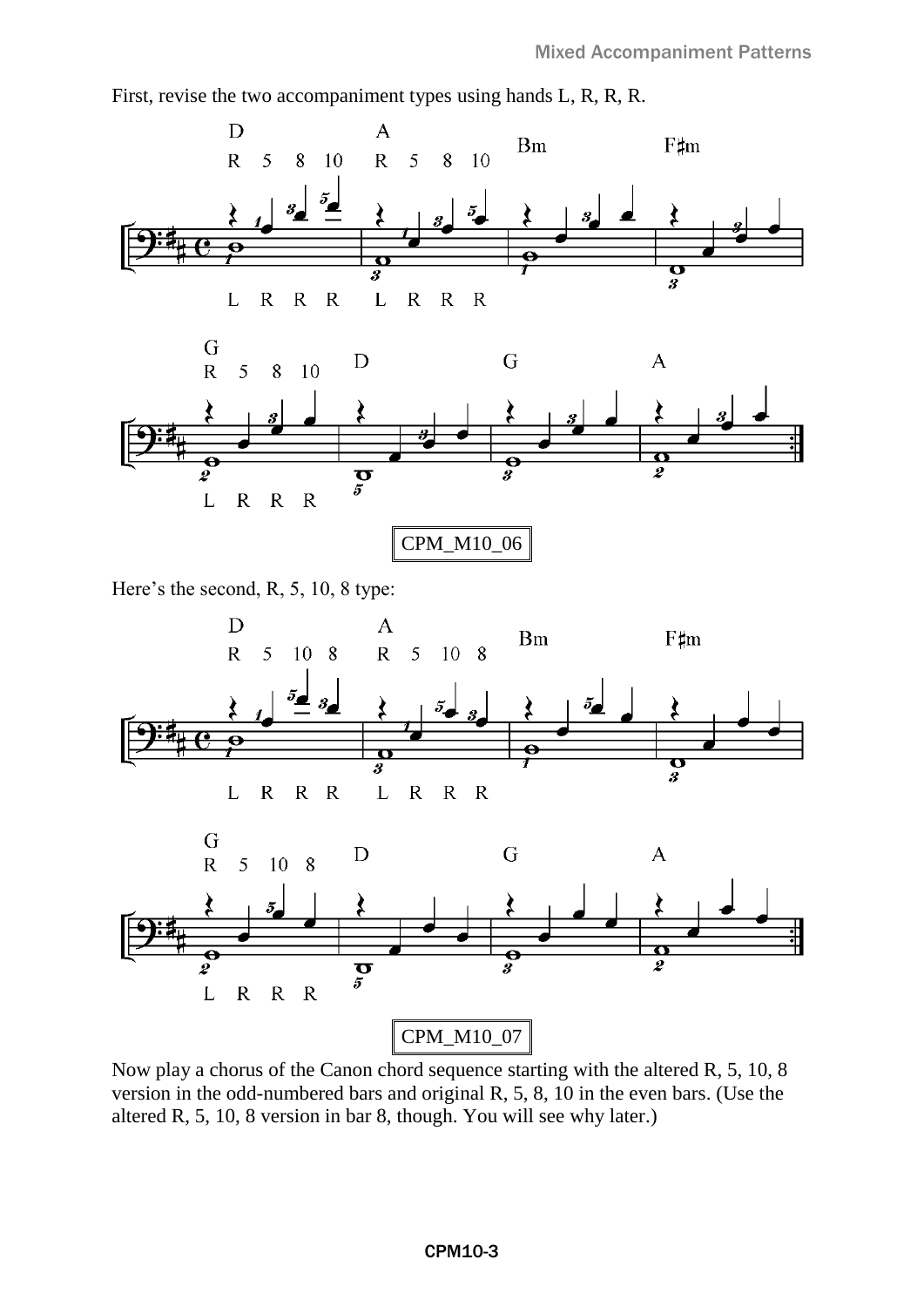







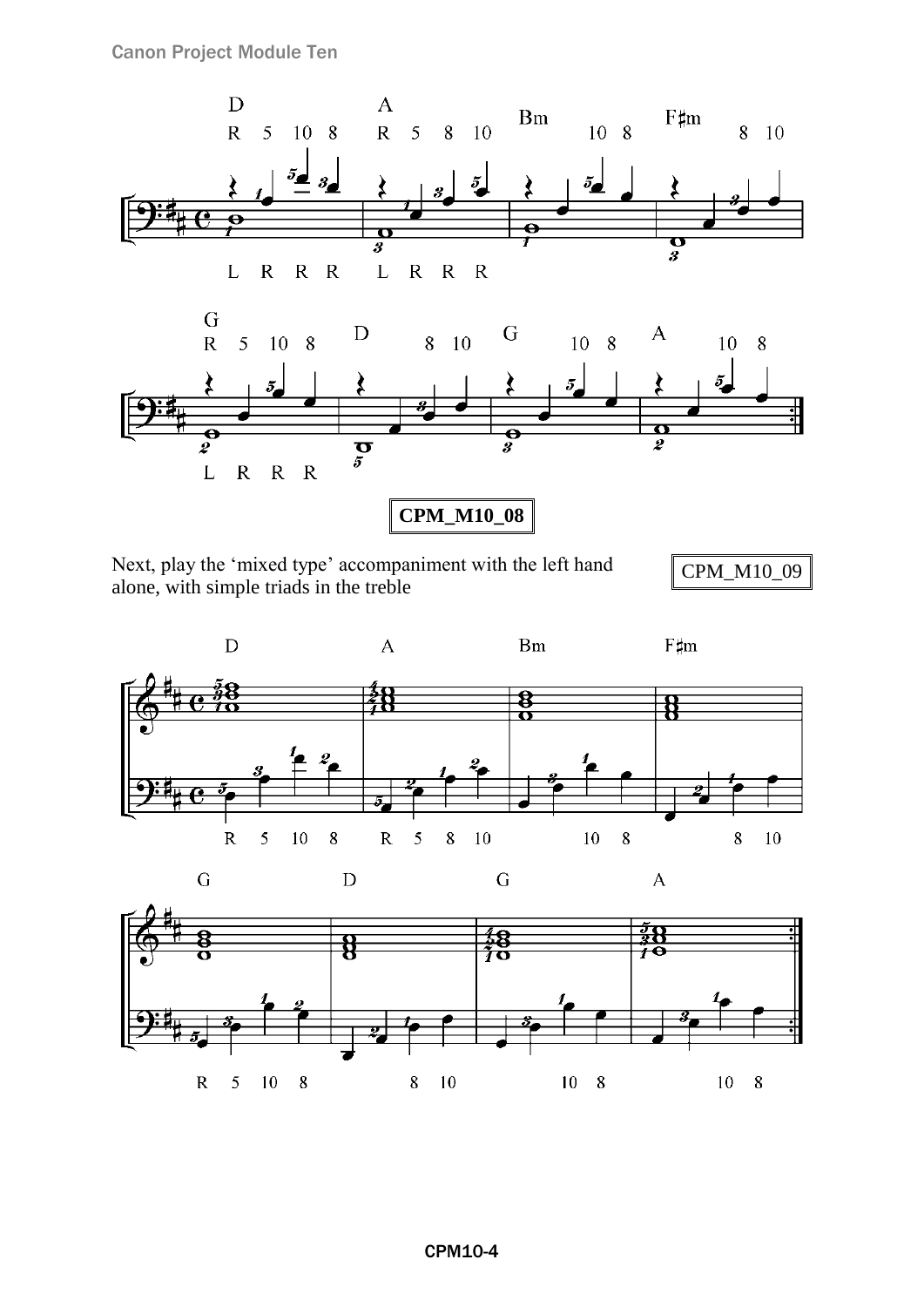### Broken chords over mixed accompaniment patterns

Finally, break up the right hand triads in the broken-chord pattern we are using…

 $\parallel$ TBMT TBMT  $\parallel$ 

… and play the broken chords over the mixed-type accompaniment.





Compare this with the original R, 5, 8, 10 all-the-way-through version to hear how the 'bald spots' have been cured.

#### Audio challenge

Here is our latest version filled out with some 'in-between notes' in the evennumbered bars. See if you can work out by ear what they are and play the new version.

The music and the MIDI file reference number are in the 'Answers' section. You can always try squeezing in (or substituting) some 'next door notes' in your own variations. Use backing track CBT\_02 to support your performance.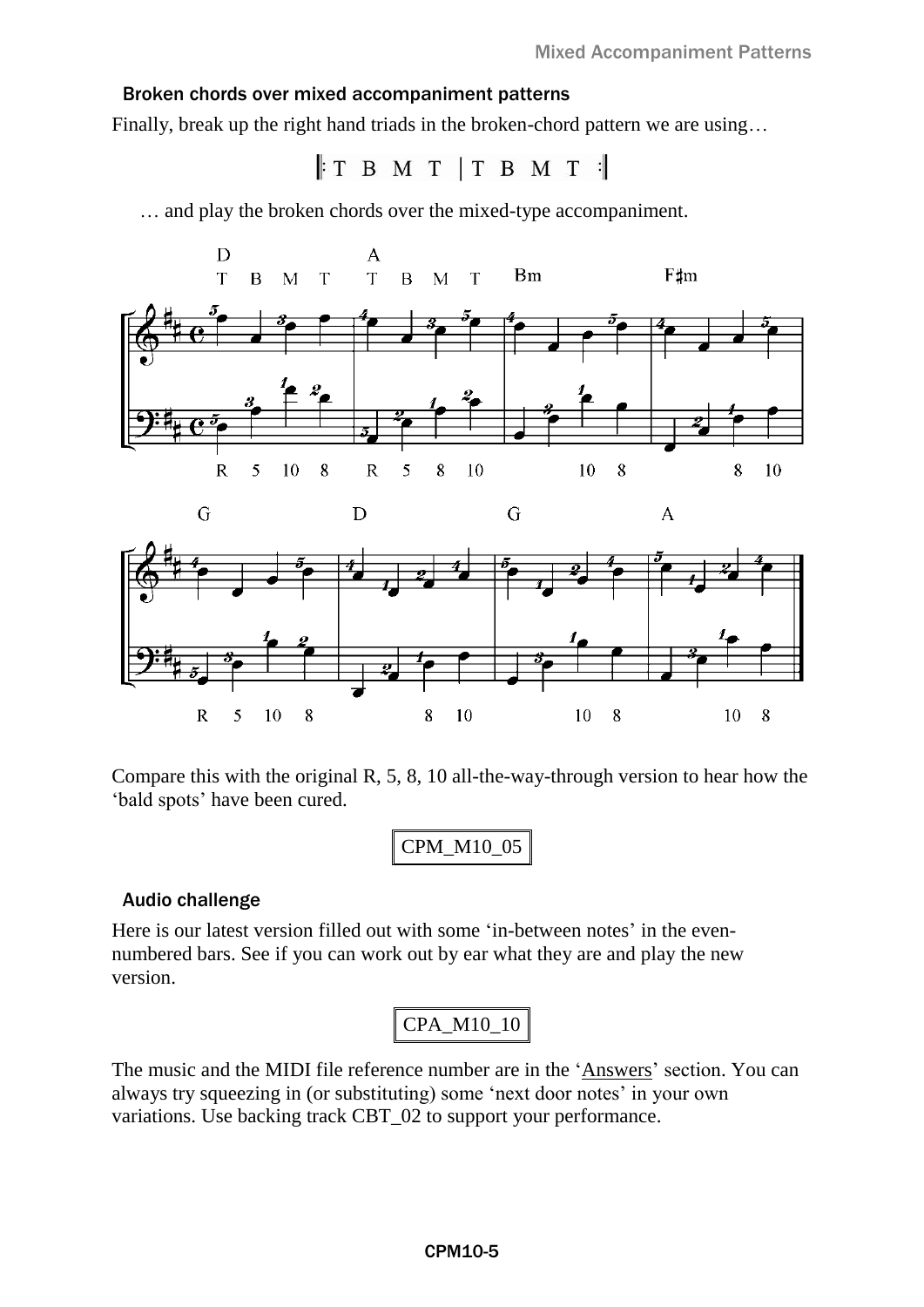## Selecting mixed-type accompaniments yourself

Selecting what accompaniment goes best with a right hand pattern involves listening closely and exercising your artistic judgement – it is an introduction to musical 'arrangement'.

Here are some treble patterns from earlier modules. Practice them first, then decide whether they require R, 5, 8, 10 or R, 5, 10, 8 or mixed-type accompaniment.



Suppose you had a slight variation of this pattern in the next chorus:



What accompaniment would best suit that right hand part? Join the two choruses together and play with your chosen accompaniment types. You can find the music and the audio and MIDI performance file references in the ['Answers'](#page-7-0) section at the back of the workbook.

What left hand pattern or combination of patterns suits the following right hand material best?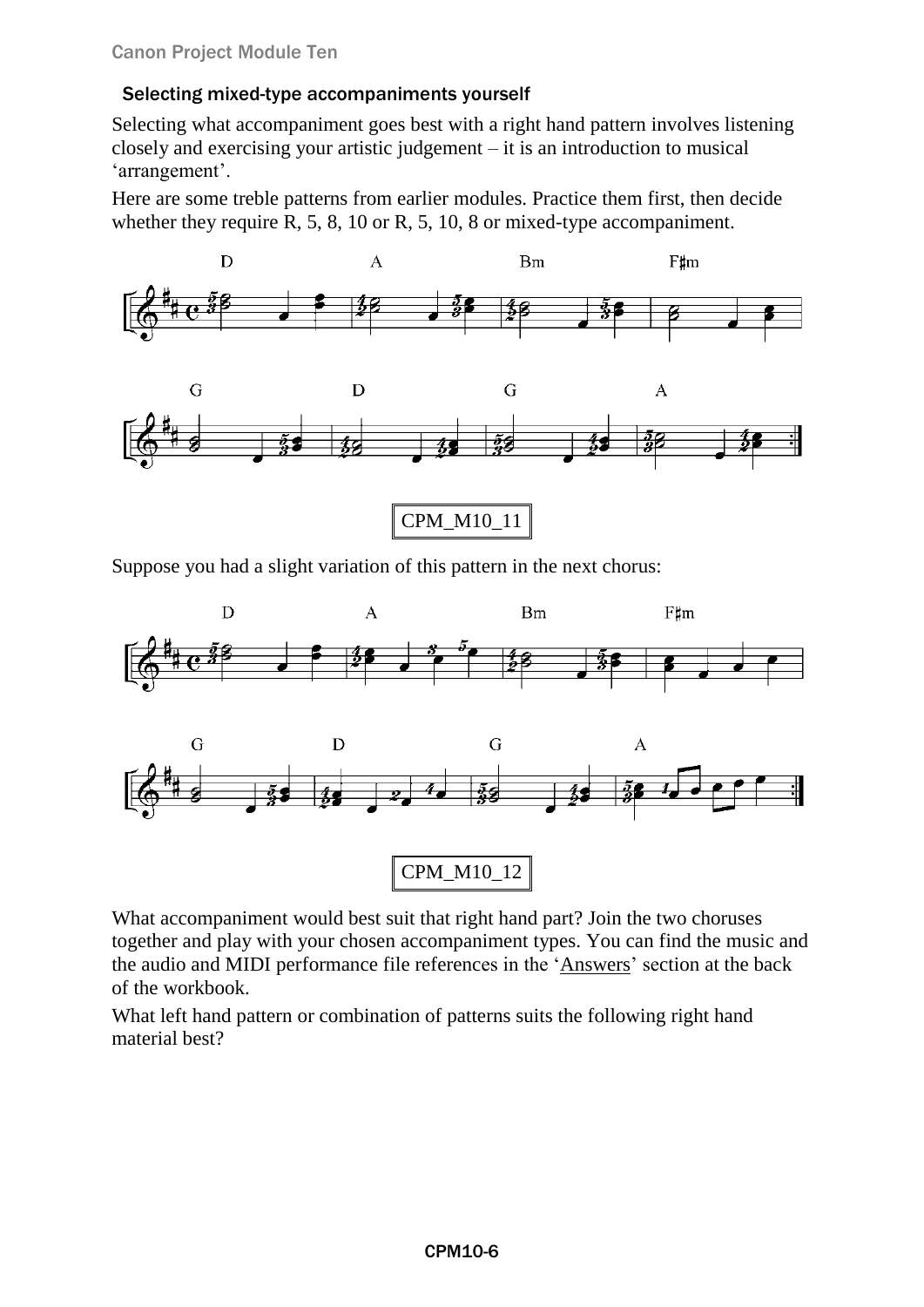



What do you think the best accompaniment pattern for the following broken chord pattern (using the usual right hand triads) would be?

 $IT$  M B T T M B T  $\parallel$ 

Find the suggested solutions in the 'Answers' section.

#### More 'mixed-type' accompaniments

Here is a table version of another mixed-type two-handed accompaniment.

| $Chord$ $D$ |                                     | Bm | $F\sharp m$ |                                                                          |
|-------------|-------------------------------------|----|-------------|--------------------------------------------------------------------------|
|             | Hands $LRRR$ $LRRR$ $(always LRRR)$ |    |             |                                                                          |
|             |                                     |    |             | Chord-tone   R 10 5 8 R 5 8 10   R 10 5 8 R 5 8 10   (two-bar repeating) |

Note the two-bar chord-tone pattern: R, 10, 5, 8  $\,$  R, 5, 8, 10. Complete the chord sequence using the same two-bar pattern.

|  | ---- | the state of the con-<br>–<br>1111<br>- |  |  |  |  |
|--|------|-----------------------------------------|--|--|--|--|
|--|------|-----------------------------------------|--|--|--|--|

This pattern sounds very pleasant just on its own, and would also be useful as the lower part of a duet (the 'secondo'). Try playing it from the table, then check your performance below.

#### Answers: Audio challenge

Here is the written-out music and performance file reference for the Module Ten audio challenge performance with the added 'in-between notes' in the even-numbered bars.

Complete the chord sequence using the suggested accompaniment pattern.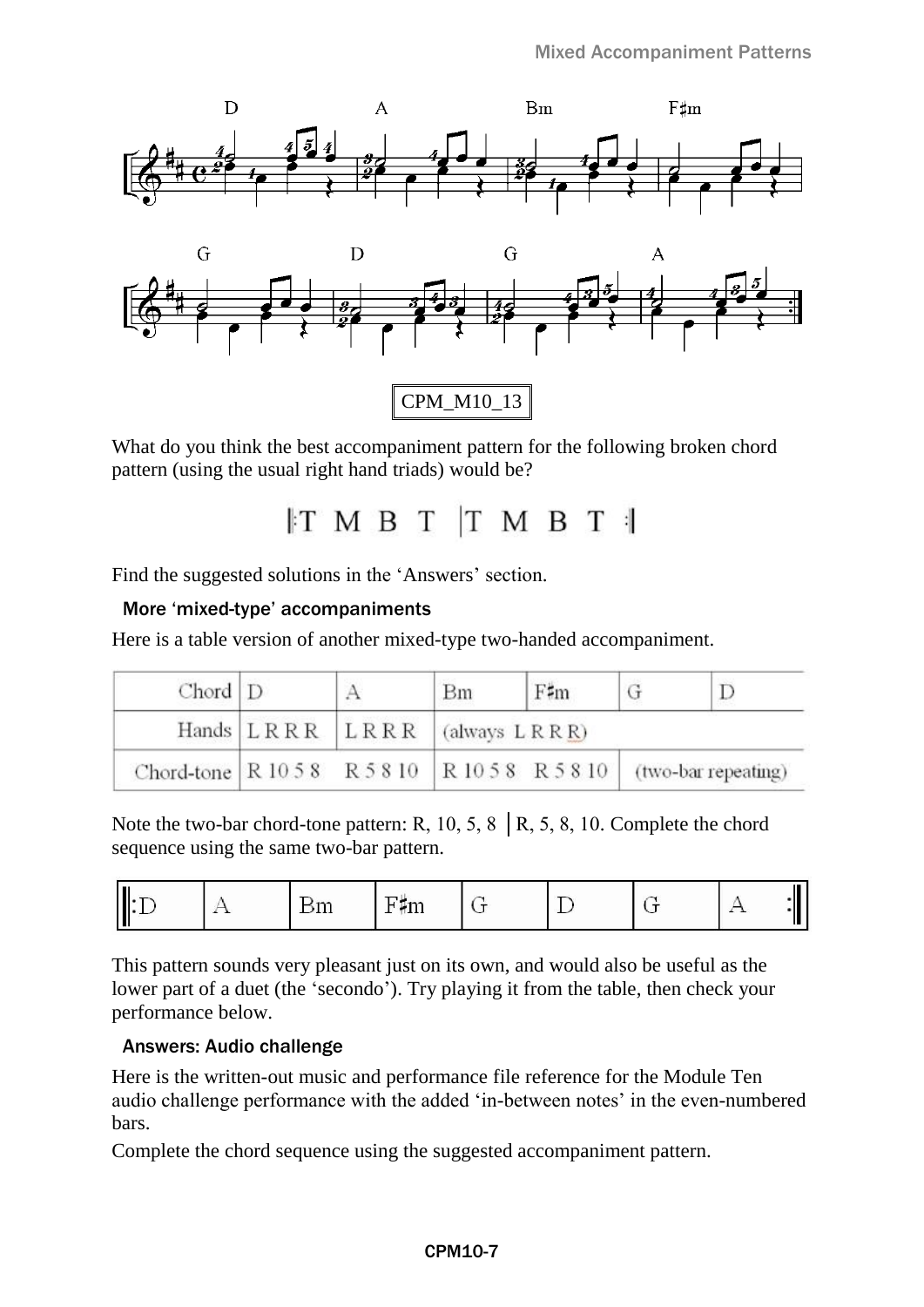Canon Project Module Ten



### <span id="page-7-0"></span>Mixed-type accompaniments challenge

Your challenge was to select what accompaniment goes best with given right hand patterns. Here are some suggestions.

The two-chorus example:





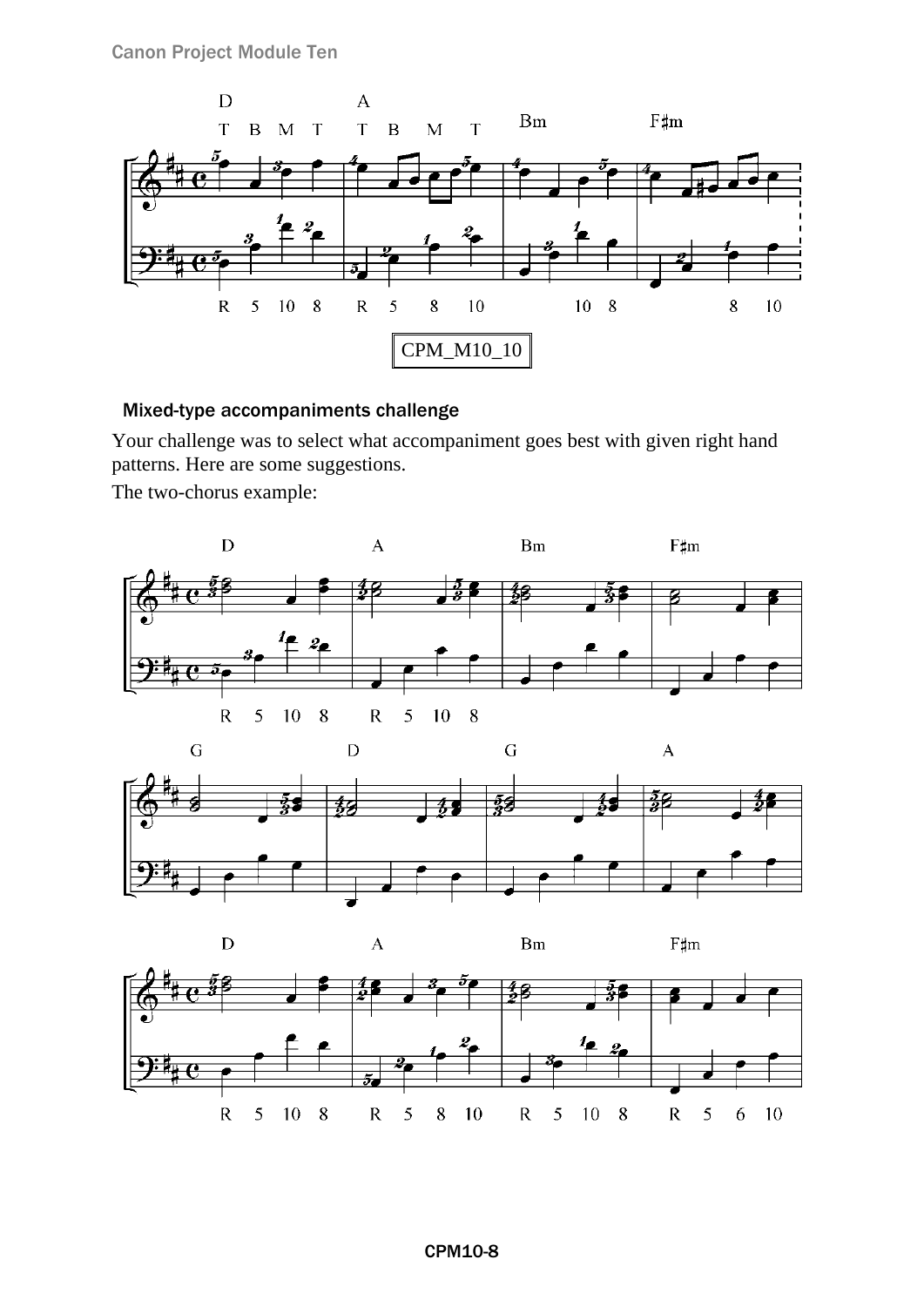

Here's a suggestion for the next example: